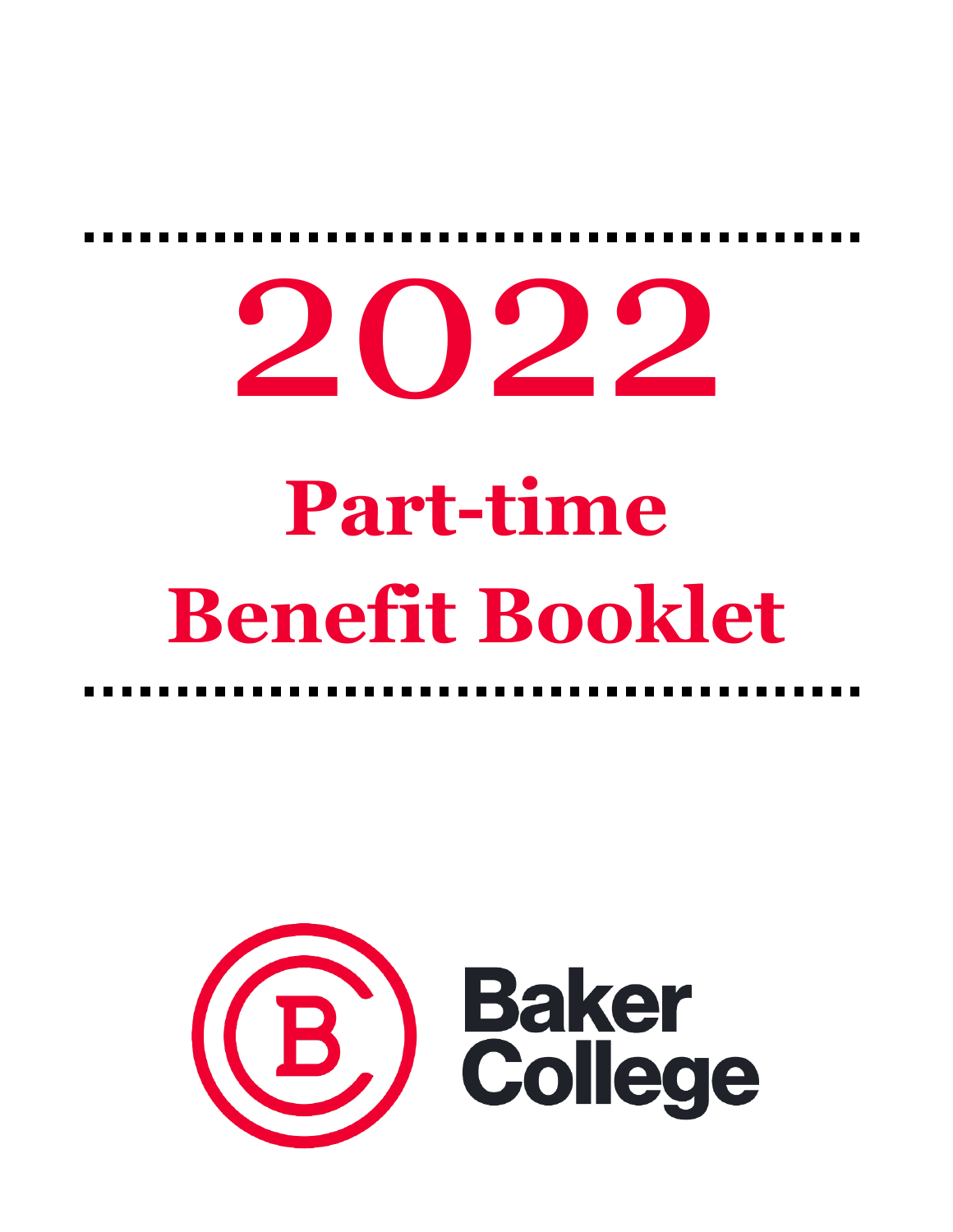

#### **WHAT'S IN THIS BOOKLET?**

| 401(a) Baker College Pension Plan            | 3  |
|----------------------------------------------|----|
| 403(b) Voluntary Retirement Plan             | 4  |
| <b>Baker College Tuition Scholarship</b>     | 5. |
| <b>Graduate Course Tuition Reimbursement</b> | 6  |
| <b>Active&amp;Fit Direct Program</b>         | 7  |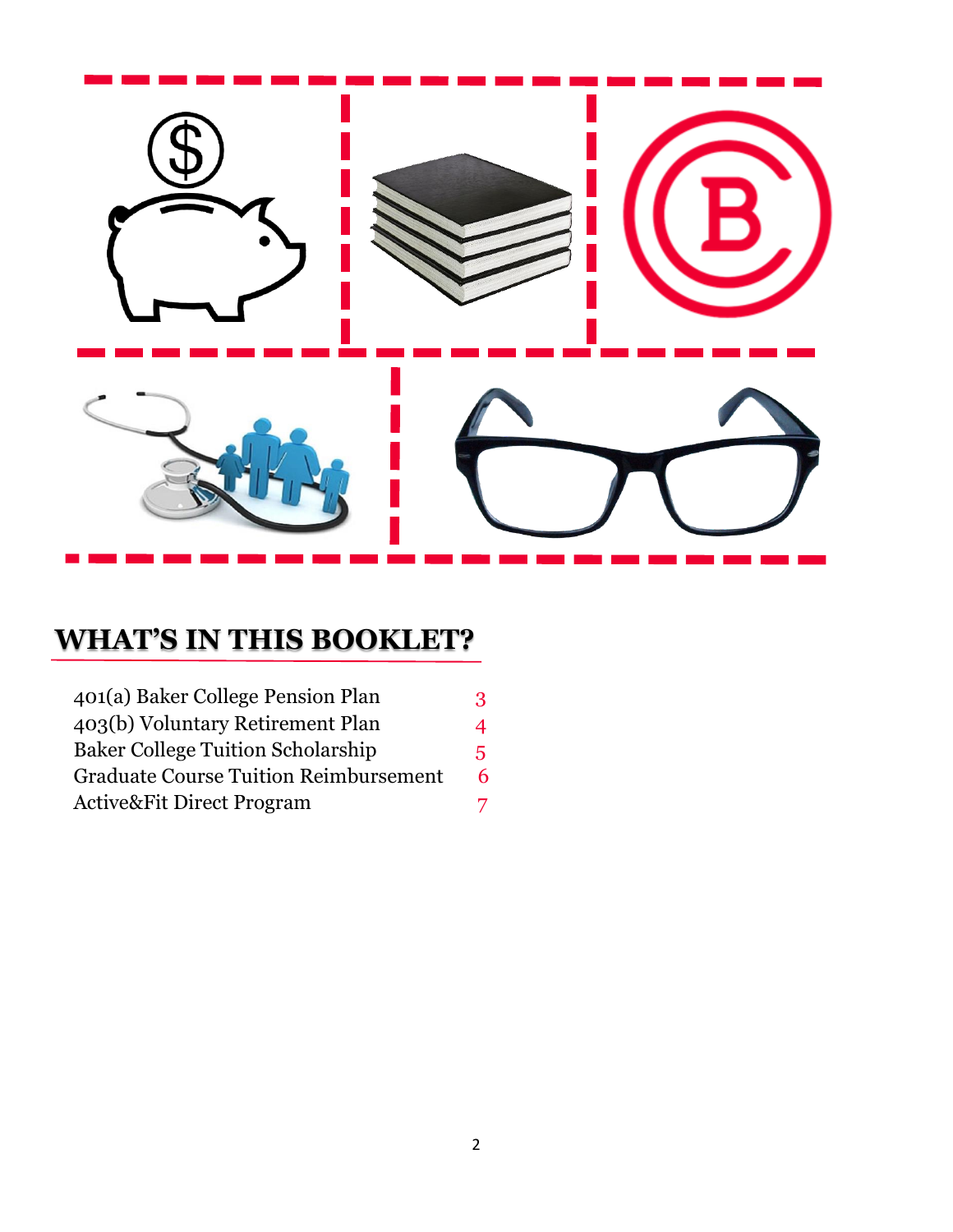## ension Plan

**The College provides a defined contribution 401(a) retirement plan through Empower Retirement for all employees who meet the requirement of working 1,000 hours or more in the fiscal year. A contribution is made into the participant's plan, annually, if he/she works 1,000 or more hours in a fiscal year. The contribution is equal to 10% of the employee's annual, regular wages; this is** *not* **a payroll deduction. Employees are not able to contribute money from their paychecks into their Empower pension account.** 

#### How It Works:

- Employee becomes eligible for the pension plan once he/she works 1,000 hours during his/her first 12 months of employment or during a fiscal year (Sept 1– Aug 31)
- If an employee becomes an eligible participant in the pension plan, the College will make an annual contribution of 10% of regular wages into the employee's pension account
- Employee determines how and where the money is allocated within the Empower Pension Plan
- If the employee does not determine their investment allocation(s), the employee will be automatically enrolled into the Lifepath Index (Black Rock) account reflective of the year in which they turn 65

#### Vesting Cycle:

- There is a five (5) year vesting cycle for the Plan
- A year of vesting is earned for each fiscal year the employee works 1,000 hours or more
- Employee is 100% vested in the Plan after earning five vested years

| $\mathfrak{F})$ |
|-----------------|
|                 |
|                 |

| <b>Vested Years of Service</b> | <b>Vested Percentage</b> |
|--------------------------------|--------------------------|
| $0-1$                          | $\mathbf{0\%}$           |
| $\overline{2}$                 | 20%                      |
| 3                              | 60%                      |
| 4                              | 80%                      |
|                                | 100%                     |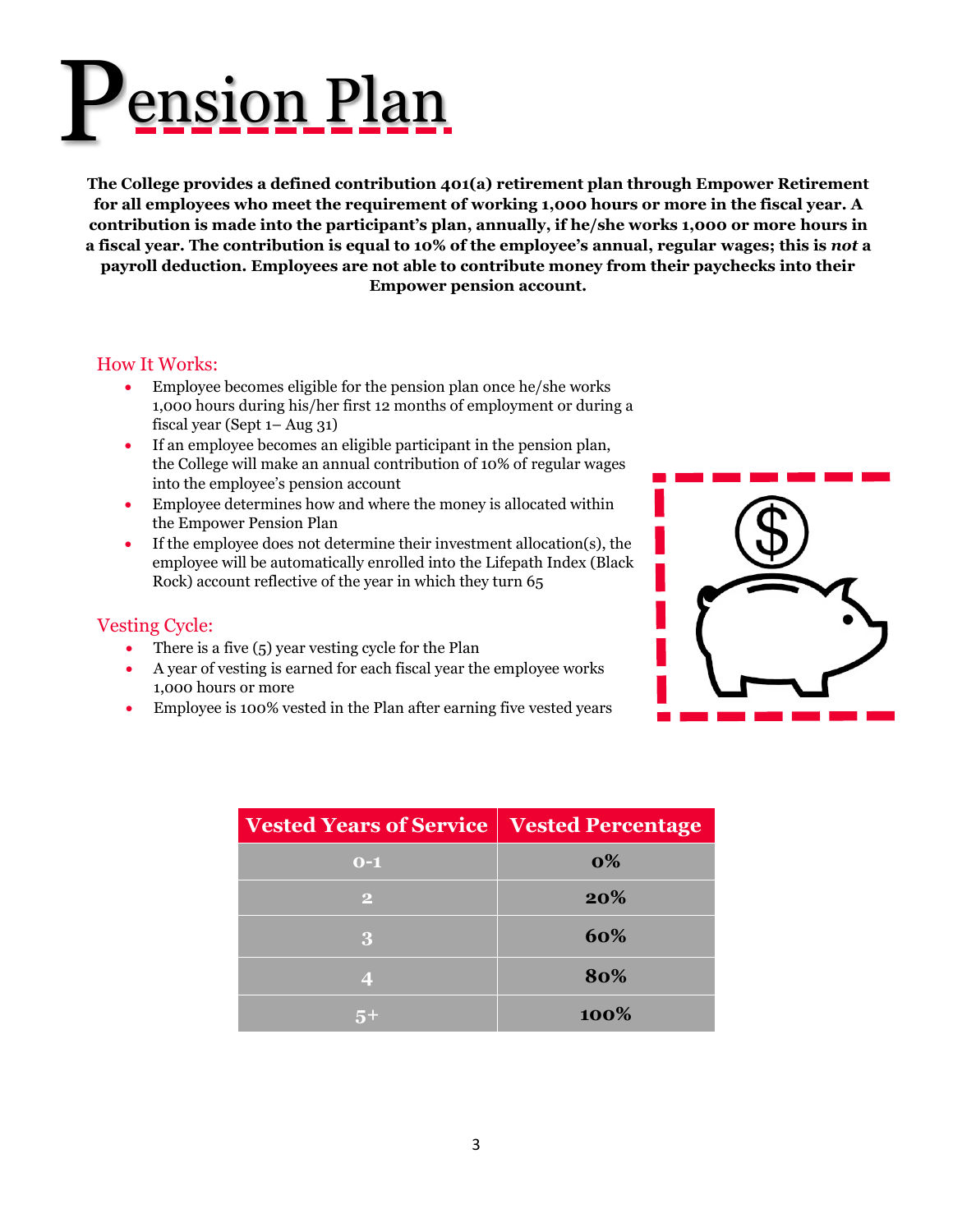## $O(3(b)$  Plan

**Baker College provides all employees with the opportunity to save for their retirement through three (3) different 403(b) vendors: TIAA, Aspire, and American Funds. The 403(b) plan is completely voluntary and separate from the Baker College 401(a) pension plan. An employee's 403(b) account is fully funded by the employee; there is no matching contribution made by Baker College. Baker College would like you to know more about how you can participate in the 403(b) plan.** 

#### Eligibility:

- All Baker College employees who receive compensation reportable on an IRS Form W-2 are eligible to participate in the 403(b) plan
- Employees can only make contributions to one 403(b) vendor at a time

#### Enrollment (3 plans to choose from):

- **TIAA** (pre-tax)- Enrollment for the TIAA 403(b) plan is completed online through the TIAA website.
- **Aspire** (pre-tax or ROTH)- Enrollment in the Aspire 403(b) plan is done with the assistance of Snider Financial, Baker College's local agent.
- **American Funds** (pre-tax)- Enrollment in the American Funds 403(b) plan is done with the assistance of Snider Financial, Baker College's local agent.

#### Contribution Limits:

- Per IRS regulations, there are maximum annual limits an individual may defer under this and other plans in any tax year
- An individual is responsible for tracking and reporting the amount of all of their contributions to all qualified plans and 403(b) annuities that he/she participates in

| Please contact            |  |  |
|---------------------------|--|--|
| <b>Deanna Brandon,</b>    |  |  |
| deanna.brandon@baker.edu, |  |  |
| to obtain enrollment      |  |  |
| information.              |  |  |
|                           |  |  |

| 2022 Deferral Limits      |          |  |
|---------------------------|----------|--|
| <b>Age 49 and Younger</b> | \$20,500 |  |
| Age 50 and Older          | \$27,000 |  |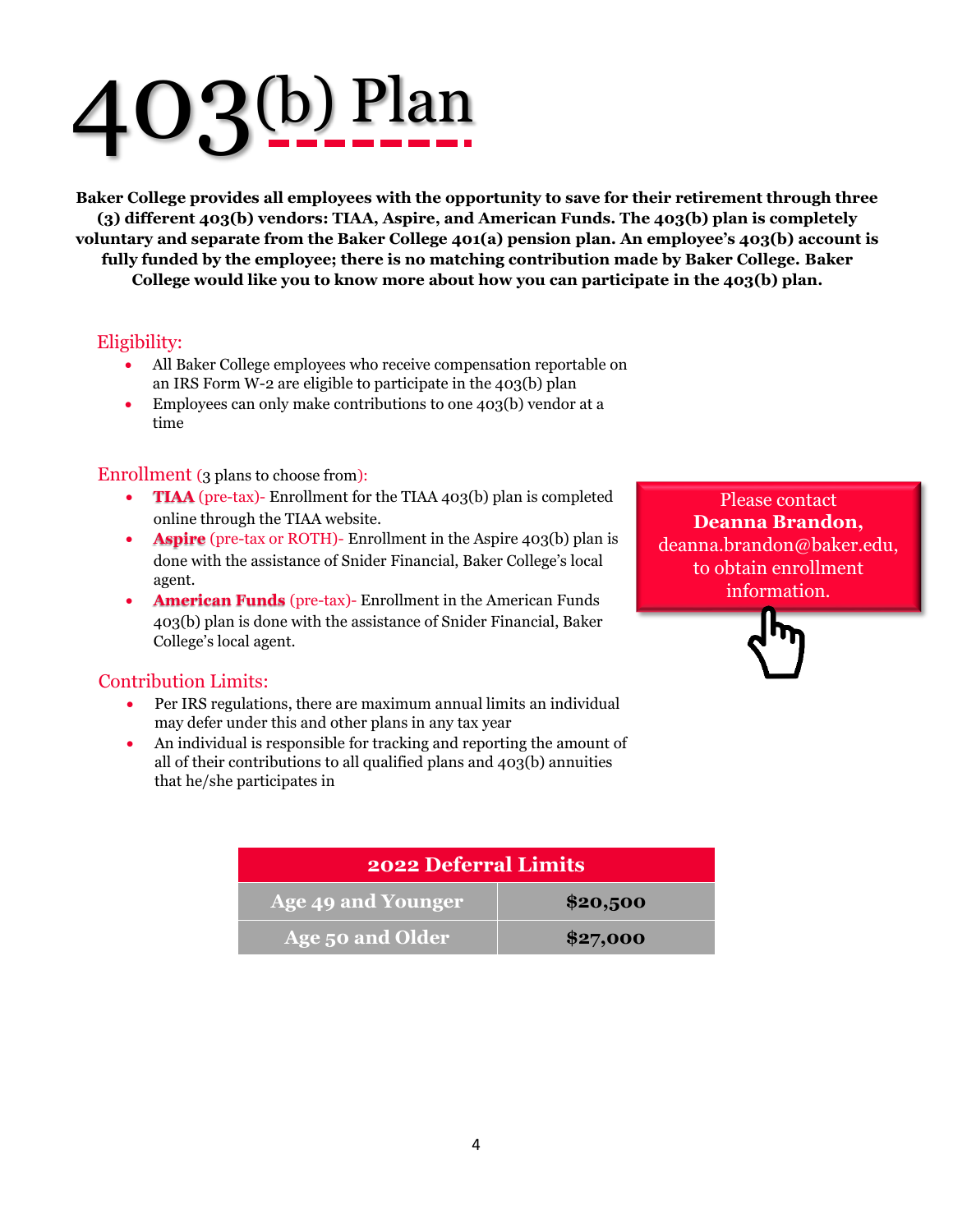

**After six (6) months of consecutive employment, part-time employees are eligible to receive scholarship discounts for undergraduate level classes at Baker College.** 

**If any employee is eligible for financial aid, all financial aid is applied to tuition and books prior to the tuition scholarship being applied. In no case, will the tuition scholarship plus financial aid exceed the total cost of tuition and books. Enrollment in undergraduate or graduate courses must still follow, and complete, admission requirements.** 

Undergraduate Tuition Discounts:

**21-22 Undergraudate Tuition (Employee Scholarship)** 

**\$425 reduction per credit hour**

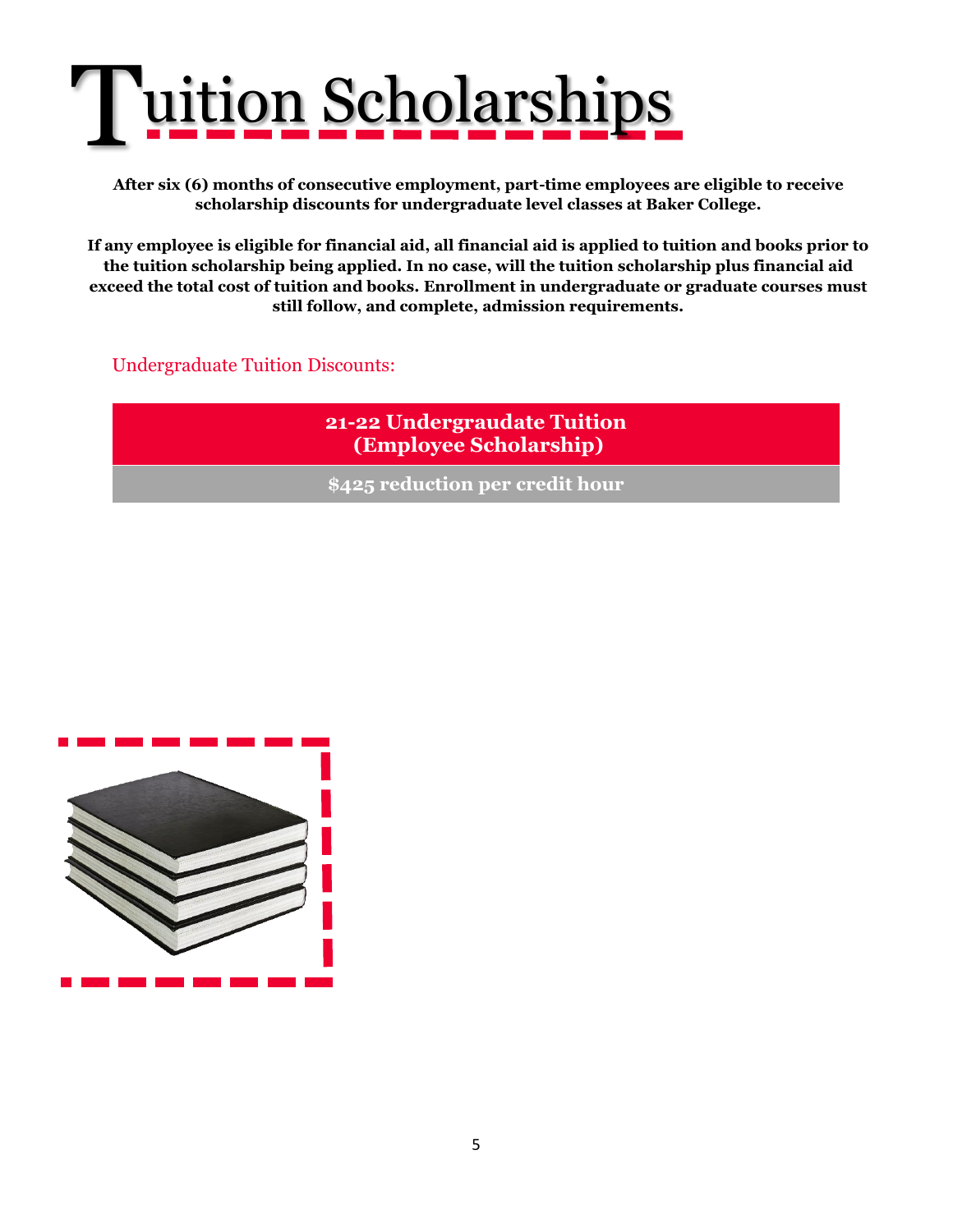#### raduate Course Tuition Reimbursement (Part-time Faculty) G

**Each Baker College campus will annually allocate funds to be used toward tuition reimbursement for part-time (non-seasonal) faculty members. Part-time faculty members who have taught for the College for at least six semesters will be eligible for this reimbursement.**

- **1.** Tuition costs will be reimbursed at a maximum of \$160 per graduate credit hour for up to twelve semester hours per year.
- **2.** If the aggregate amount to be reimbursed on the campus exceeds the allotted fund in any one year, the amount per credit hour shall be prorated according to the total number of hours eligible for reimbursement.
- **3.** To be eligible for reimbursement, hours must be for graduate credit in courses/programs which are relevant to teaching assignments at Baker College. The graduate program must be approved by the Vice President/Director of Academic Affairs or the program designee to be eligible for tuition reimbursement.
	- a. Course(s) started prior to receiving official program approval are not eligible for tuition reimbursement.
- **4.** If the faculty member teaches at more than one campus, he/she may only receive reimbursement from one campus in the Baker College System.
- **5.** The faculty member must agree to be available to teach at the College for one year following the reimbursement. The reimbursement amount for the year must be repaid if the faculty member refuses class assignments offered to him/her by the College prior to fulfilling this commitment.
	- a. Reimbursement payments will be made annually by July 1 and will recognize only courses completed within the immediate prior twelve months. To obtain payment, the faculty member will be required to sign an authorization to withhold the amount of reimbursement or contract to repay should the individual fail to meet the one year teaching commitment.
- **6.** Procedure for Graduate Program Approval:
	- a. Faculty members should complete the Baker College Graduate Course Tuition Reimbursement for Part-time Faculty form and submit it to the Vice President/Director of Academic Affairs or the program designee for approval.
		- i. Vice President/Director of Academic Affairs or designee: When request is approved or denied, the Vice President/Director of Academic Affairs or the program designee returns the form with signature to the faculty member.
	- b. The faculty member should meet with the Vice President/Director of Academic Affairs or the program designee to become familiar with Baker College Part-time Faculty Request for Reimbursement for Graduate Course process and form.
- **7.** Procedure for Reimbursement for Graduate Courses:
	- a. Faculty members should complete the Baker College Part-time Faculty Request for Reimbursement for Graduate Course form
	- b. Faculty members will submit the reimbursement form with a copy of grade report and copy of bill or receipt for course to Vice President/Director of Academic Affairs or the program designee. This form must be submitted by June 15. Reimbursements will be made in July.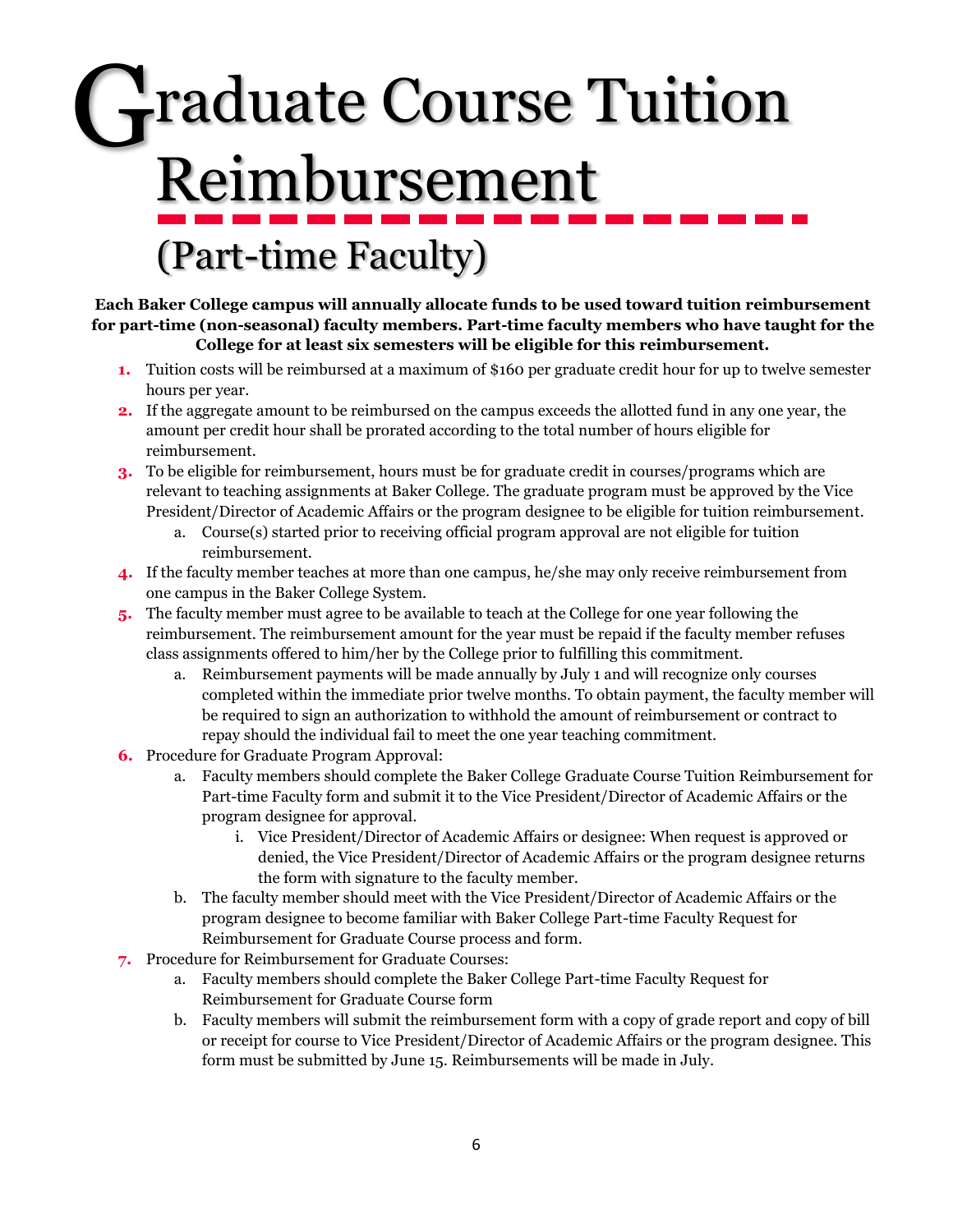### A ctive&Fit Direct Program

**Baker College provides access for employees to join the Active&Fit Direct Program, a self-pay fitness program that gives members access to 11,000+ fitness centers nation-wide and 2,500+ workout videos for \$25 a month – with no long-term contract. All Baker College employees are eligible to enroll themselves under the Active&Fit Direct program. Spouses of Baker College employees can also take advantage of this benefit under their own account for a separate \$25 a month.**

#### What the Active&Fit Program Provides:

- **2,500+ Digital Workout Videos** so you can work out at home or on-the-go
- **Unlimited Lifestyle Coaching** sessions in areas such as fitness, nutrition, stress, and sleep
- **11,000+ Fitness Centers and Studios** with the ability to change anytime
- **250+ Wearable Trackers and Apps** to keep your goals on track
- **No Long-Term Contract**

#### Try before you enroll:

- Join a variety of workout classes available anytime on YouTube and Facebook, designed for all levels!
- Enjoy 200 free digital workout videos available to all eligible members.
- Many fitness centers offer a free guest pass through the Active&Fit Direct program. Use the Fitness Center Search tool to select a location and click the 'Request a Guest Pass' button. Bring the letter to your selected location to make sure you find the fitness center that's right for you.

#### Program includes fitness centers such as:

- LA | Fitness
- Snap Fitness
- 24/7 Workout Anytime
- **Curves**
- Gold's Gym
- Anytime Fitness
- and many more local and franchise fitness centers